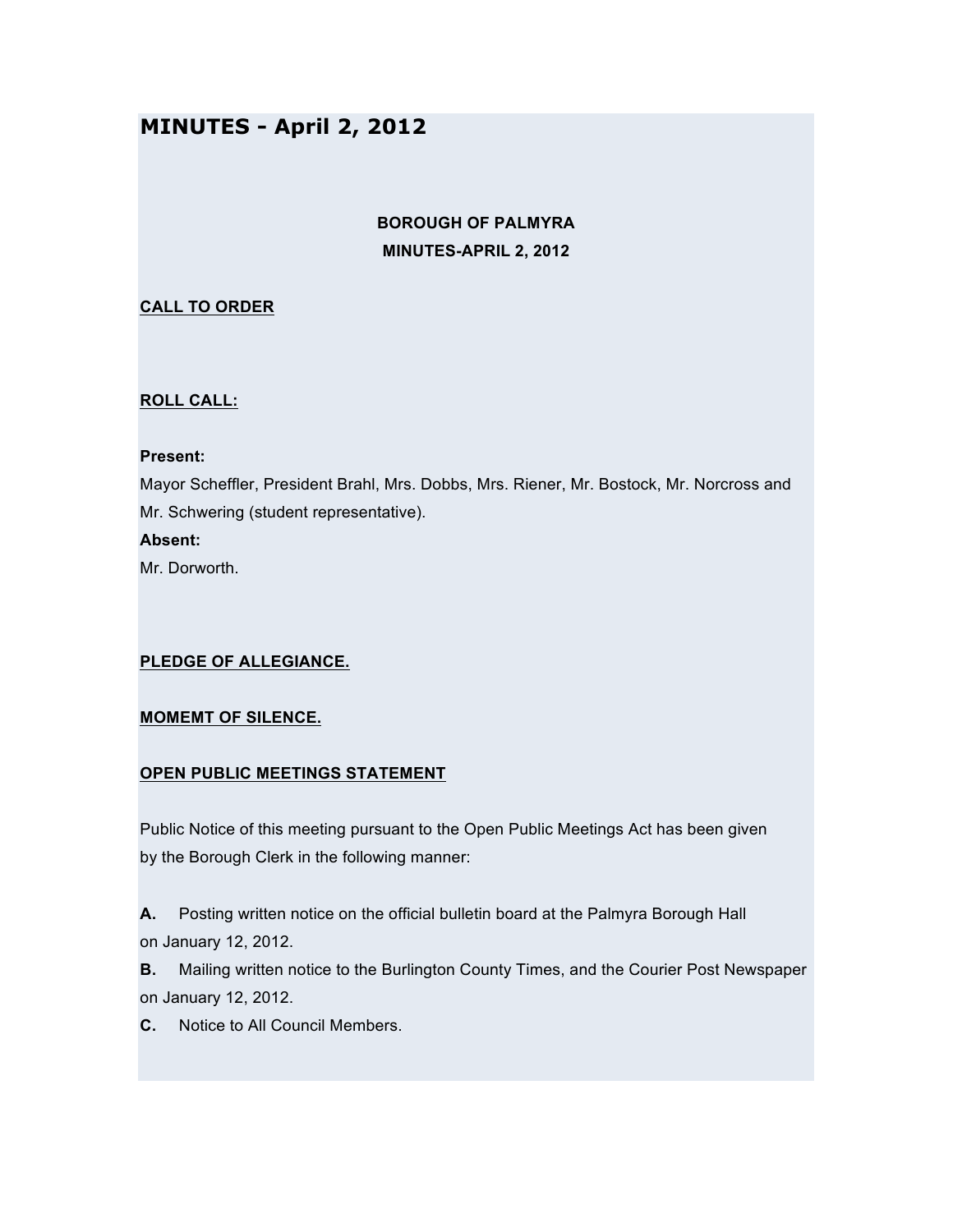#### **COORESPONDENCE.**

**A.** Department of Transportation Award-Parry Avenue. Mayor Scheffler announced that the Borough had received a grant in the amount of \$200,000 for Phase II of the Parry Avenue Improvements from the NJDOT 2012 Municipal Aid Program.

**B.** Rental Unit Registration request-Mayor Scheffler inquired if Mrs. Kilmer, Construction/zoning has been involved with the process? Mr. May replied that Mrs. Kilmer had given him the paperwork that he gave to council and that the ad-hoc committee had found out many things. There are some homes that are uninhabitable and also some that the board of health has been involved with. The ad-hoc committee would like to have the landlords register their properties at a minimum. The committee would also like to do landlord registration for owner occupied units, but it is not required by the state. Mr. May discussed that there is also no penalty for not completing the form. Mayor Scheffler inquired as to what Mr. May recommended for getting this information to the community. Mr. May requested that a local ordinance be passed requiring the landlord to give the correct information and address. Also that the information be placed on the website and put in the tax bills for mailing. Mayor Scheffler explained that the bills would be going out in June or July and that the ordinance requires a certain amount of time to be adopted. Mrs. Riener inquired if Mr. May was recommending every taxpayer receive the information. Mr. May discussed that there are 62 rental units within two blocks of his home and that he feels that the information needs to be mailed to everyone to reach all rentals. Mayor Scheffler discussed that some language is needed from the committee to write the ordinance. Mr. May will work through Mr. Bostock to try to create an ordinance.

APPROVAL OF MINUTES. Approval of minutes for March 3<sup>,</sup> 2012 and March 12, 2012. Mr. Norcross made a motion to approve the minutes from March 3<sup>rd</sup> and March 12, 2012. Mr. Bostock second the motion. All members present voted in favor of the motion. Mrs. Dobbs abstain from the vote for March  $12<sup>th</sup>$ .

**PUBLIC HEARING ON MUNICIPAL BUDGET.** Mayor Scheffler explained that the total budget is \$7,691,180.18 an increase of about \$18.93 for the average home in the borough. President Brahl made a motion to open the hearing on the budget, Mr. Bostock second the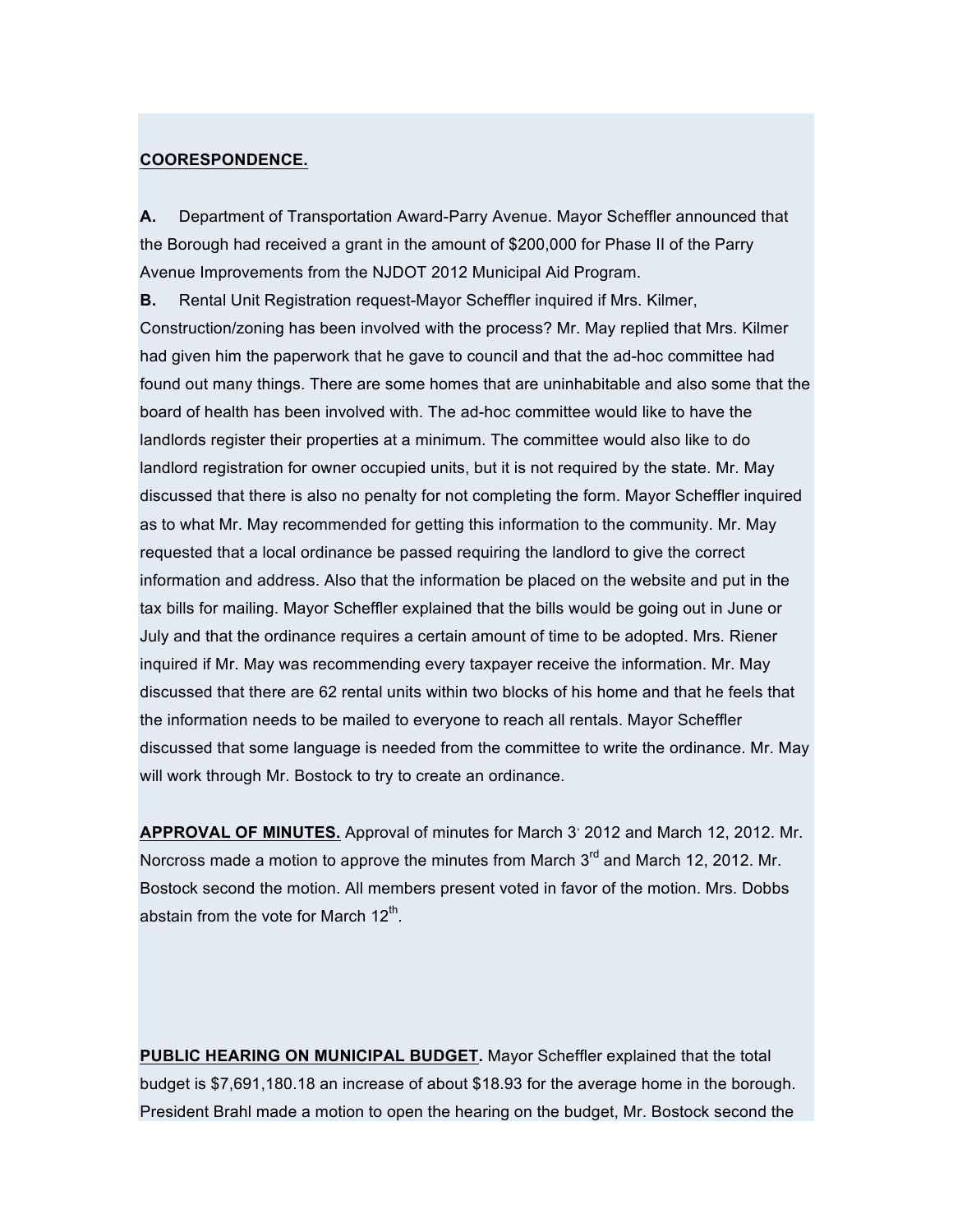motion. All members present voted in favor of the motion. No one from the public wishing to be heard, President Brahl made a motion to close the public portion, Mrs. Dobbs second the motion. All members present voted in favor of the motion.

**Resolution 2012-73,** Resolution Adopting The 2012 Budget. President Brahl made a motion to approve the resolution, Mr. Bostock second the motion. At the call of the roll, the vote was:

**AYES:** President Brahl, Mrs. Dobbs, Mrs. Riener, Mr. Bostock, Mr. Norcross. **NAYES:** None.

#### **AUDITOR AND TAX ASSESSOR.**

**A.Revalue** proposals and ordinance for funding. Mr. Gural explained that there were two responses to the request for bids for the revaluation of the borough. The amounts were within the discuss funding that council had discussed. The proposals also include some additional equipment that will be needed to complete the revalue. Mr. McMahon discussed that the last revalue was completed in 1993 and that when completed owners will be able to look at their property cards and gather information for their home. Mr. McMahon explained that the two firms that submitted bids were close and that one firm is better on site work and the other is better in land value. Mr. Gural discussed that funding has to be introduced prior to award and that he is requesting an additional \$50,000 for operation costs and equipment that will be needed. Mayor Scheffler recommends that the council introduce the ordinance for funding at the next meeting and also award the contract to Professional Property Appraisers at the next meeting. Mr. Bostock inquired if the funding for the project was spread out over five years or all at one time. Mr. McMahon replied that it starts the following year after approval for five years. Council will introduce the ordinance at the next meeting in the amount of \$275,000 to cover the costs of the revalue.

**Capital Ordinance**- Mr. Gural discussed that capital ordinance items that were not in the general budget would be a generator for the fire department, and also vehicles for the police department. E-ticketing was going to be place in the capital, but it is not an allowed item, so the police vehicles will be moved from within the budget and placed in capital. Eticketing funding will be taken from the general budget. Mr. Bostock recalled that last year police vehicles could not be in the capital budget, unless they were four wheel drive. Mr. Gural replied that the vehicles in the operation budget that will be moved to capital are going to be four wheel vehicles. Mr. Gural and Mr. Stewart will work on the capital ordinance and have it prepared for introduction for the next meeting.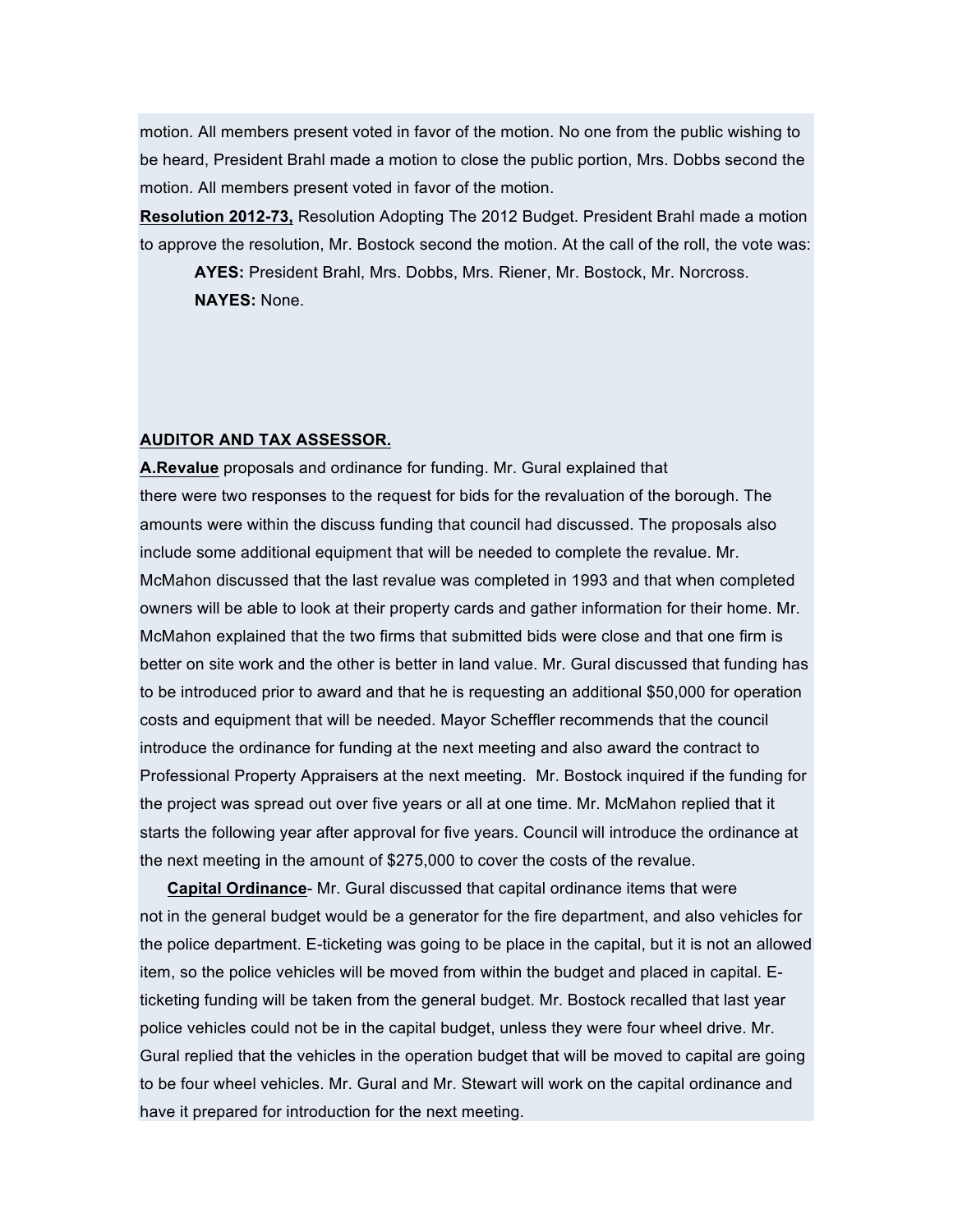### **RESOLUTIONS.**

**A. Resolution 2012-74,** Resolution of Receipt of Audit. Mr. Bostock made a motion to approve the resolution, President Brahl second the motion. At the call of the roll, the vote was:

**AYES:** President Brahl, Ms. Dobbs, Mrs. Riener, Mr. Bostock, Mr. Norcross.

**NAYES:** None.

**B. Resolution 2012-75,** Resolution Closing Public Assistance Accounts 1and 2 And Transferring Funds To The Current Fund. Mr. Stewart explained that there were funds in an old account for public assistance and that it was closed out and given to the county several years ago. The trust fund was kept for a number of years in case there was an emergency. Since the funds are no longer needed by the borough the funds should be cancelled and return to the general fund. President Brahl made a motion to approve the resolution, Mr. Norcross second the motion. At the call of the roll, the vote was:

**AYES:** President Brahl, Ms. Dobbs, Mrs. Riener, Mr. Bostock, Mr. Norcross.

**NAYES:** None.

**C. Resolution 2012-76,** Resolution Authorizing The Application For Tonnage Grant. Mr. Bostock made a motion to approve the resolution, President Brahl second the motion. At the call of the roll, the vote was:

**AYES:** President Brahl, Ms. Dobbs, Mrs. Riener, Mr. Bostock, Mr.

Norcross.

**NAYES:** None.

**ORDINANCES ON SECOND READING. (public hearing).**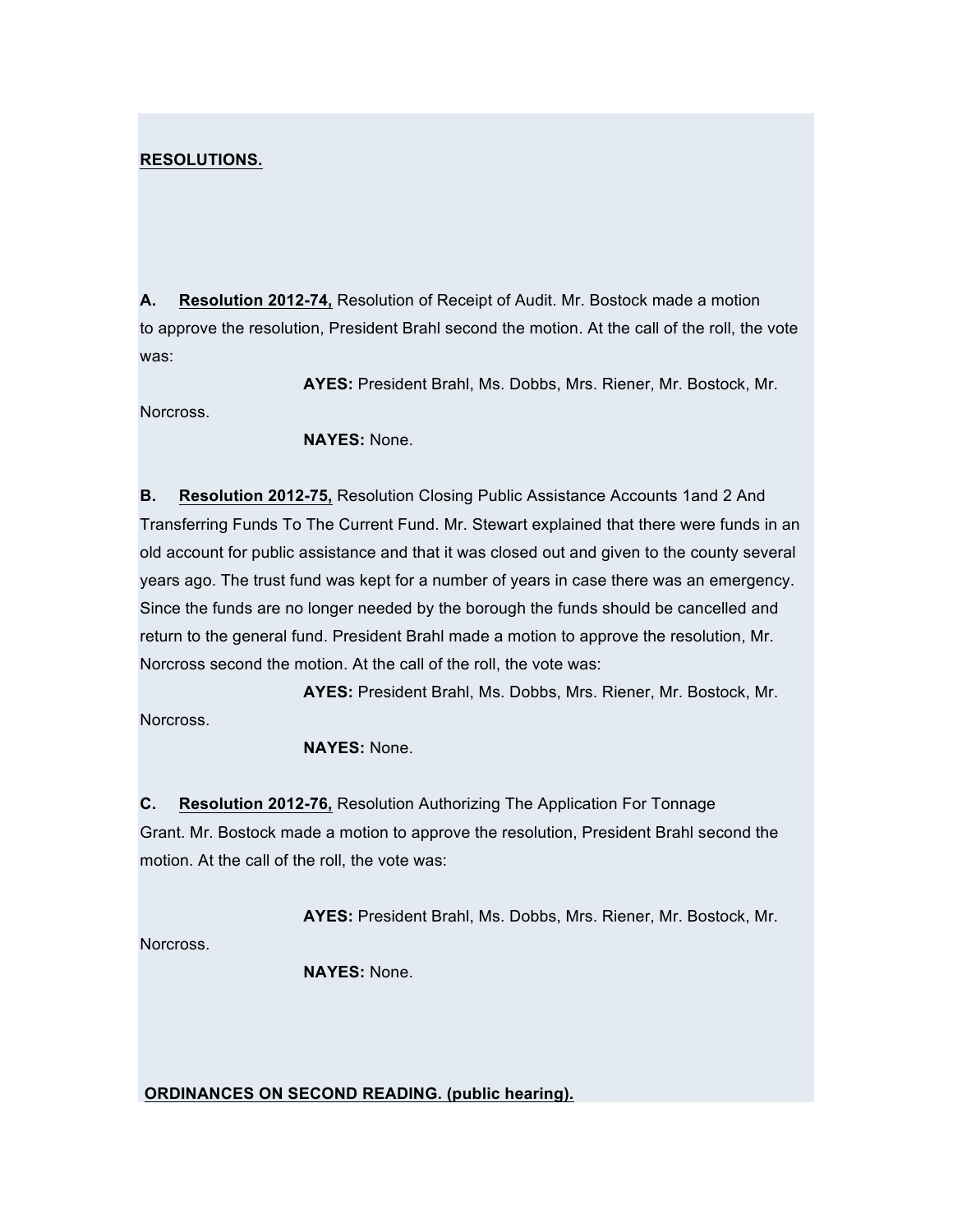**A. Ordinance 2012-3,** An Ordinance Providing For The Creation Of A Shade Tree Commission Of The Borough Of Palmyra For The Purpose Of The Regulation, Planting, Care And Control Of Shade And Ornamental Trees And Shrubbery In The Streets, Highways, Public Places Of The Borough Of Palmyra And Providing For The Enforcement Thereof. This ordinance was continued from the March meeting. Mayor Scheffler explained that there a lot of issues with easements and right of ways. The committee needs to meet and review the issues and also get legal advice from the solicitor or engineer on the easements. The public works department will handle the shade tree complaints for the time being. The ordinance was held until the May  $14<sup>th</sup>$ meeting.

**B. Ordinance 2012-5,** An Ordinance Amending Chapter 248 Taxicabs. This ordinance was continued from the March meeting. Mr. Rosenberg reviewed that the state law now authorizes the borough to put out to bid for taxi licenses. There is a current fee and an investigation that the borough does now for the licenses renewal. The council needs to decide the fees and if they wish to go out to bid. President Brahl discussed that the finance committee should meet on this ordinance and to continue the ordinance until the May 14<sup>th</sup> meeting.

**C. Ordinance 2012-8,** An Ordinance To Amend And Supplement The "Route 73 South Redevelopment Plan" As Adopted By Ordinance 2003-7 And Ordinance 2005-16A Of The Borough Of Palmyra. Mr. Rosenberg informed the public that this ordinance was the result of a settlement that was reached with Fillit on Route 73. This ordinance is the final obligation of the borough to comply with the terms of the agreement. President Brahl made a motion to open the ordinance to the public, Mr. Bostock second the motion. All members present voted in favor of the motion. Mr. Schwering inquired as to what the settlement was for? Mr. Rosenberg replied that Fillit will withdraw its challenge to the Borough for the adoption of the redevelopment ordinance. The Borough has agreed to amend its plan to allow certain additional uses as part of the Redevelopment Overlay. Mr. Schwering inquired as to what use Fillit is requesting. Mr. Rosenberg explained that they want to use their property for the next five years and deal with environmental services without worrying that the borough will take their property.

No one else from the public wishing to be heard, President Brahl made a motion to close the public portion, Mr. Norcross second the motion. All members present voted in favor of the motion. President Brahl made a motion to adopt the ordinance on second reading, Ms. Dobbs second the motion. At the call of the roll, the vote was: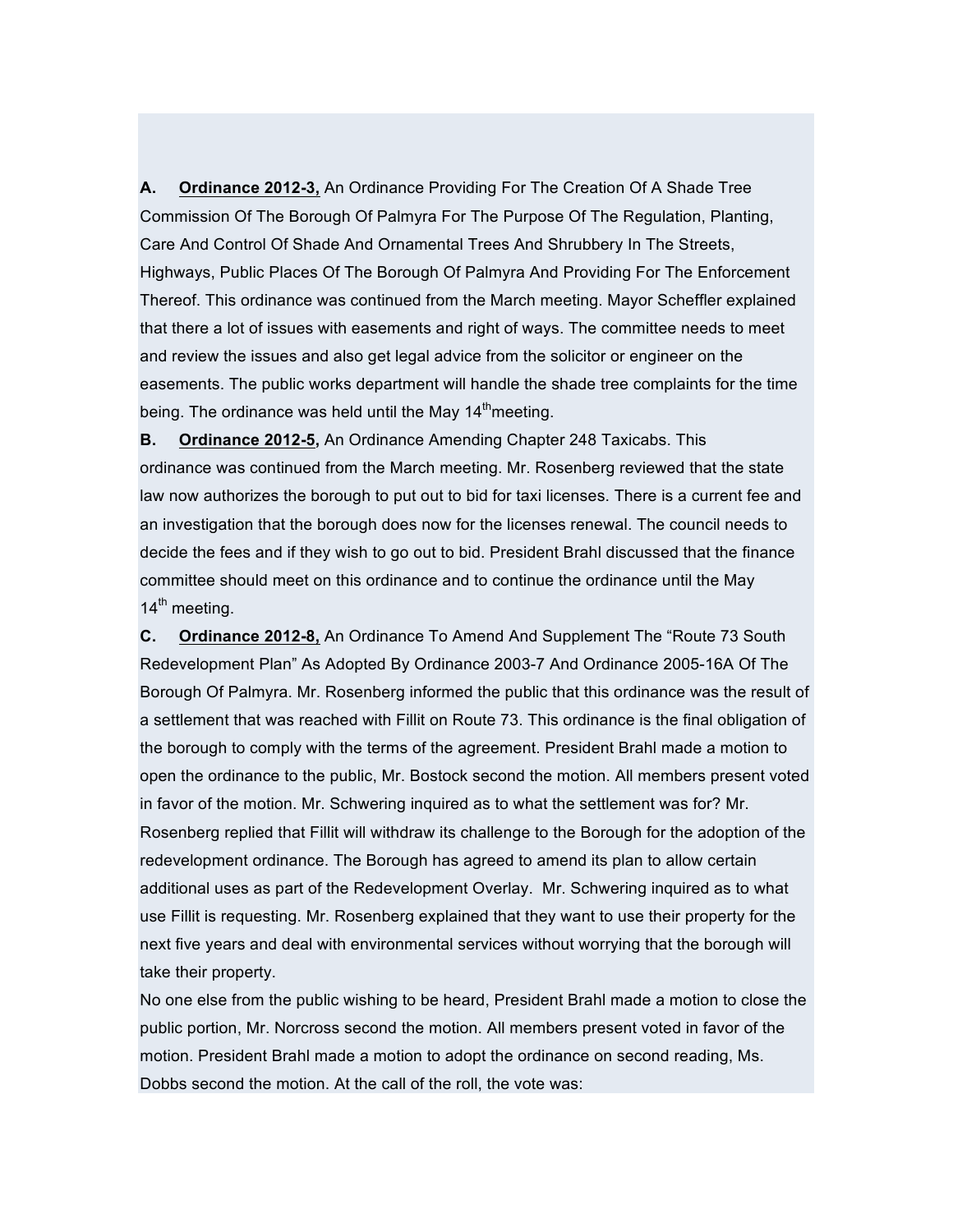**AYES:** President Brahl, Ms. Dobbs, Mrs. Riener, Mr. Bostock, Mr.

Norcross.

**NAYES:** None. The ordinance was adopted on second and final reading and will take effect after publication according to law.

**D. Ordinance 2012-9,** An Ordinance Rescinding Ordinance 2006-22, An Ordinance of the Borough of Palmyra Creating A Sewer Advisory Commission. Mayor Scheffler explained that this would dissolve the commission. President Brahl made a motion to open the ordinance to the public, Ms. Dobbs second the motion. All members present voted in favor of the motion. No one from the public wishing to be heard, President Brahl made a motion to close the public portion, Ms. Dobbs second the motion. All members present voted in favor of the motion. President Brahl made a motion to adopt the ordinance, Ms. Dobbs second the motion. At the call of the roll, the vote was:

**AYES:** President Brahl, Ms. Dobbs, Mrs. Riener, Mr. Bostock, Mr. Norcross.

**NAYES:** None. The ordinance was adopted on second and final reading and will take effect after publication according to law.

**E. Ordinance 2012-11,** An OrdinanceAmending Ordinance 1998-1, An Ordinance Amending Code Of The Palmyra Entitled "Dogs" section 2A-Expiration; Fees. Mrs. Sheipe explained that this ordinance will change the date the dog and cat licenses are due from May to January  $1^{st}$  of each year. Ms. Dobbs made a motion to open the ordinance to the public, President Brahl second the motion. All members present voted in favor of the motion. No one from the public wishing to be heard, President Brahl made a motion to close the public portion, Ms. Dobbs second the motion. All members present voted in favor of the motion. Ms. Dobbs made a motion to adopt the ordinance, President Brahl second the motion. At the call of the roll, the vote was:

**AYES:** President Brahl, Ms. Dobbs, Mrs. Riener, Mr. Bostock, Mr.

Norcross.

**NAYES:** None. The ordinance was adopted on second and final reading and will take effect after publication according to law.

**PUBLIC COMMENTS.** Mr. Norcross made a motion to open the meeting to the public, Ms. Dobbs second the motion. All members present voted in favor of the motion. Mr. Schwering inquired if members of the shade tree commission are part of the discussion on the ordinance and the revisions. President Brahl explained that at this point in the discussion the council needs to get legal clarifications as to what can be regulated and what can't. The committee will attempt to figure out what is current rules and regulations and what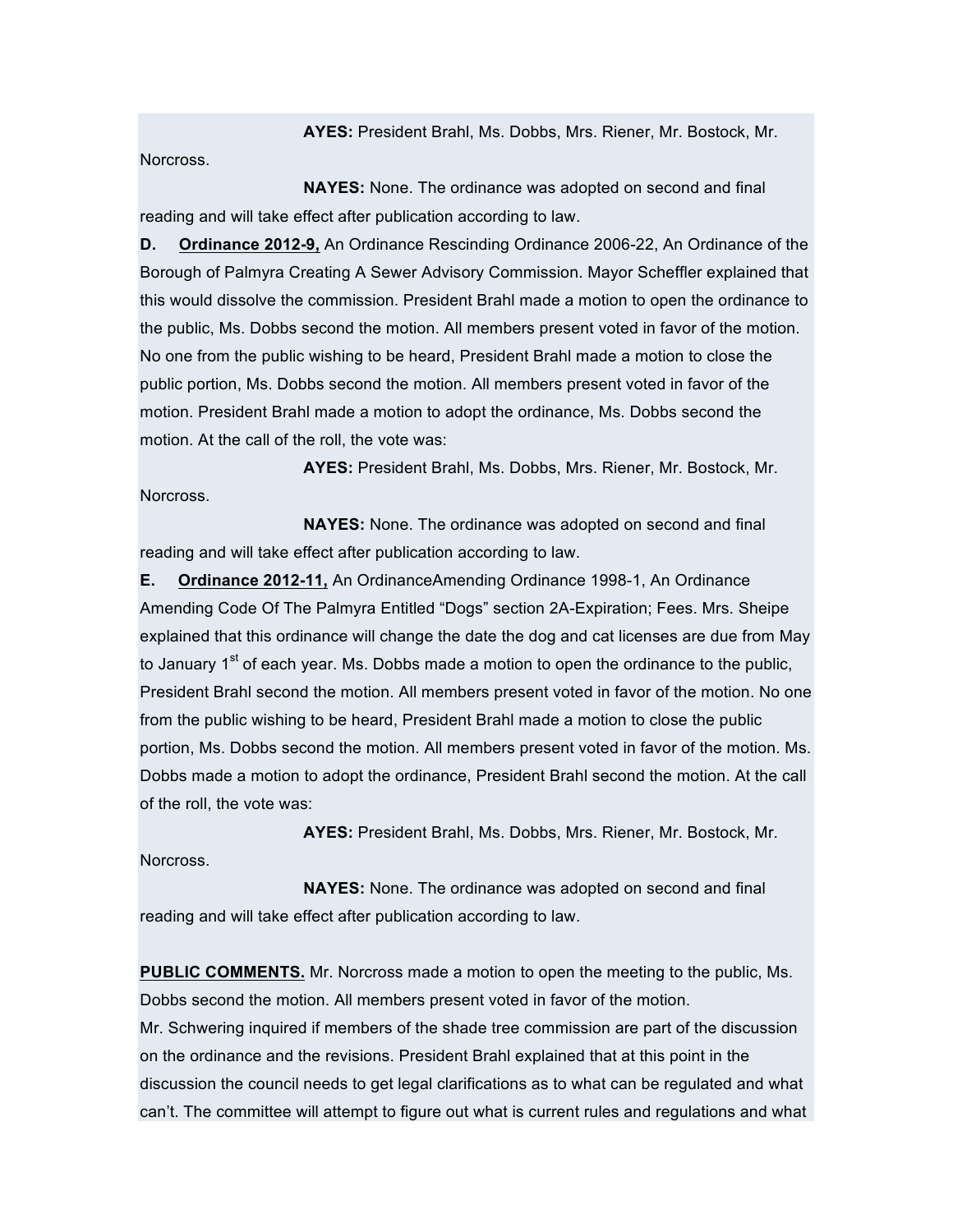will require the solicitors review before they move forward and include members of the shade tree.

Mr. Howard inquired about when the shade tree commission would be dissolved. Mr. Gural explained that the time is depending on the adoption and publication of the ordinance. Mr. Howard inquired as to whom the complaints from the on-line form will go to since it is being sent directly to the commissioners now. Mayor Scheffler replied that Mr. Ryan will have the forms redirected to him for the time being. Mr. Howard informed council that at the end of April the shade tree commission usually does a tree planting for Arbor Day with the school. Mrs. Riener inquired if community representatives could handle the event. Mr. Gural reminded council that if it is not a committee appointed by the borough there is no insurance coverage. Mrs. Riener inquired if public works could do the planting and the shade tree members do the ceremonial part. Mr. Gural explained that an ad-hoc committee would have to be appointed. Mr. Gural will have a notice placed on the website about the shade tree committee and the procedure for filing a tree complaint. Mrs. Riener explained that a lot of the ordinances need to be gone through from long ago and there needs to be a clear understanding of what the duties of the commission is. President Brahl explained some of the other ordinances may also need to be abolished to have a clear definition on the trees and sidewalks.

Mr. Schwering inquired as to the amount that was budgeted for the shade tree? Mr. Gural replied that there was \$28,000 placed in the line item, but that other expenses besides trees come from that budget account.

President Brahl made a motion to close the public portion. Mr. Bostock second the motion. All members present voted in favor of the motion.

#### **CLOSED SESSION.**

**Resolution No. 2012-77** Resolution Excluding The Public From Certain Meetings Pursuant To Section 8 Of The Open Public Meeting Act C. 231 P.L. 1975. (litigation and contracts). Mr. Norcross made a motion to approve the resolution, Mr. Bostock second the motion. At the call of the roll, the vote was:

**AYES:** President Brahl, Mrs. Dobbs, Mrs. Riener, Mr. Bostock and Mr. Norcross. **NAYES:** None. Council went into executive session at 7:55 pm.

**GENERAL SESSION.** Council returned to open session at 9:05pm.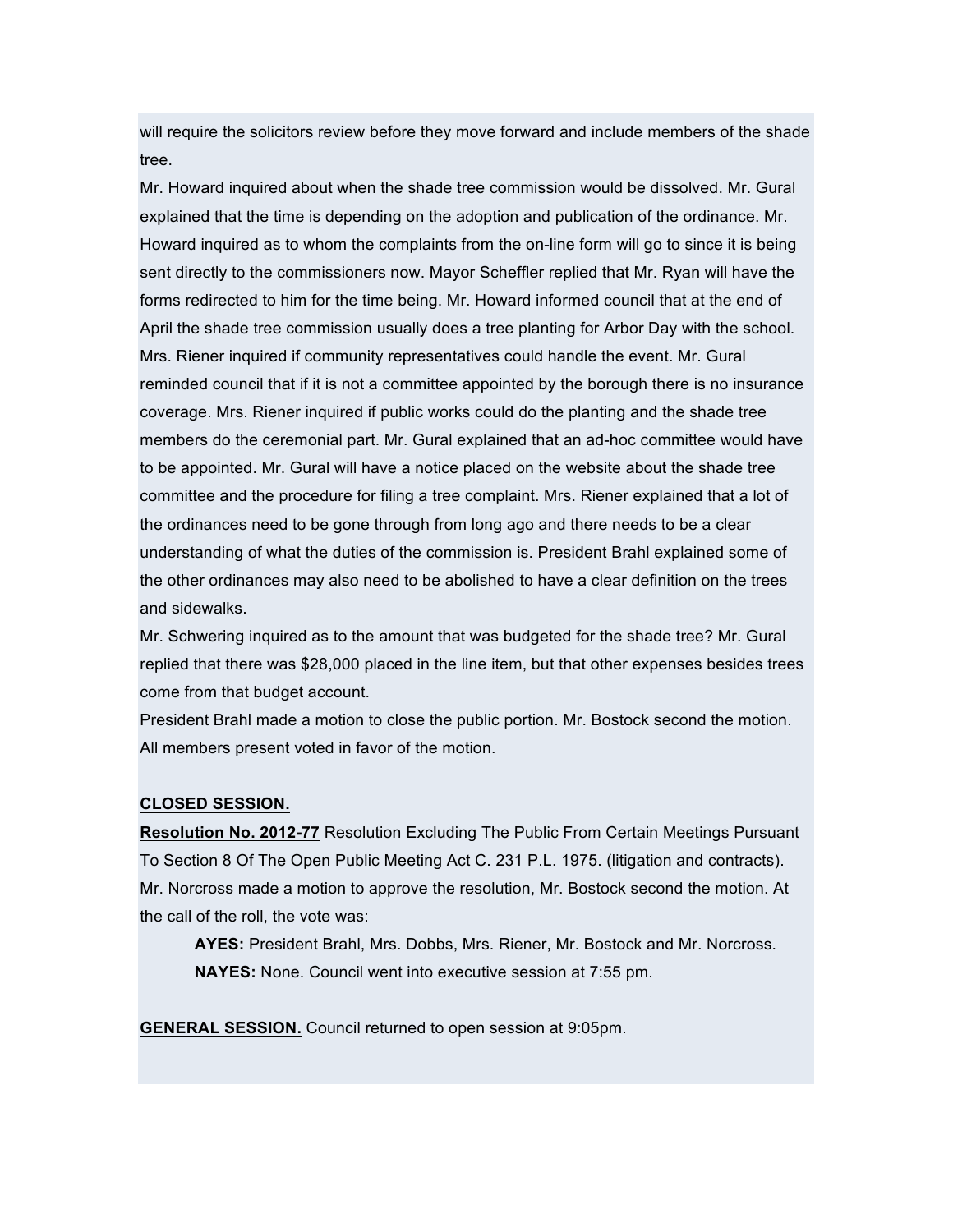#### **DISCUSSION ITEMS.**

**A.** Engineer updates-Environmental Resolutions. Mr. Kirchner gave an update on the handicapped ramp project. Mrs. Riener inquired if there were different landscaping crews. Some of the areas look great and others look like they have been rushed through. Mr. Kirchner explained that the project is about 53% completed and that it should be completed by Memorial Day. Mr. Kirchner discussed that he has received some of the complaints about the ramps and that some of the ramps are too high and others are too low. Mayor Scheffler informed Mr. Kirchner that one of the ramps near the crossing guard on Charles Street was supposed to have been completed on President Day week end and it still is not completed. Mr. Kirchner explained that at various locations there has been an issue with the concrete monuments marking the locations and that they are requesting a change order to have the monuments marked and set correctly. Mr. Gural explained that the change order would be for about \$7,150 of additional work. Council will review a resolution at the next meeting for an amount not to exceed \$4,000 for ERI to work on the concrete monuments. Mr. Kirchner informed council that the HVAC system is ready to go out to bid in June, the street inventory is being completed and also a street map of the conditions of the streets. Mr. Gural explained that the street map will also have additional information such as stop sign locations, storm water inlets mark outs and that it is not a reproducible map. The map will be charged to the sewer department. Mr. Kirchner reported on the stop signs that he was requested to review. The stop signs are recommended for a 4-way stop control with stop signs on Wallace Avenue, Garfield Avenue southbound and Columbia Avenue northbound. Garfield Avenue, northbound traffic would be redirected to Columbia Avenue with striping modifications and a stop sign. Mr. Kirchner also recommend that a 4-way stop for the intersection of Garfield and Spring Garden Street, there are several vehicles that park on both Spring Garden and Garfield Avenue that create a sight distance issue in both directions. Mr. Kirchner recommend that a 4-way stop be placed on Columbia Avenue and Charles Streets. There is also a large tree located on the corner of Columbia Avenue which inhibits sight distance for vehicles. Mr. Kirchner discussed that the county has a shared service program to use the strippers for the sidewalks. Mrs. Riener discussed that there is a problem with the crosswalk being too far back into the site triangle. Mr. Kirchner will contact the county engineer for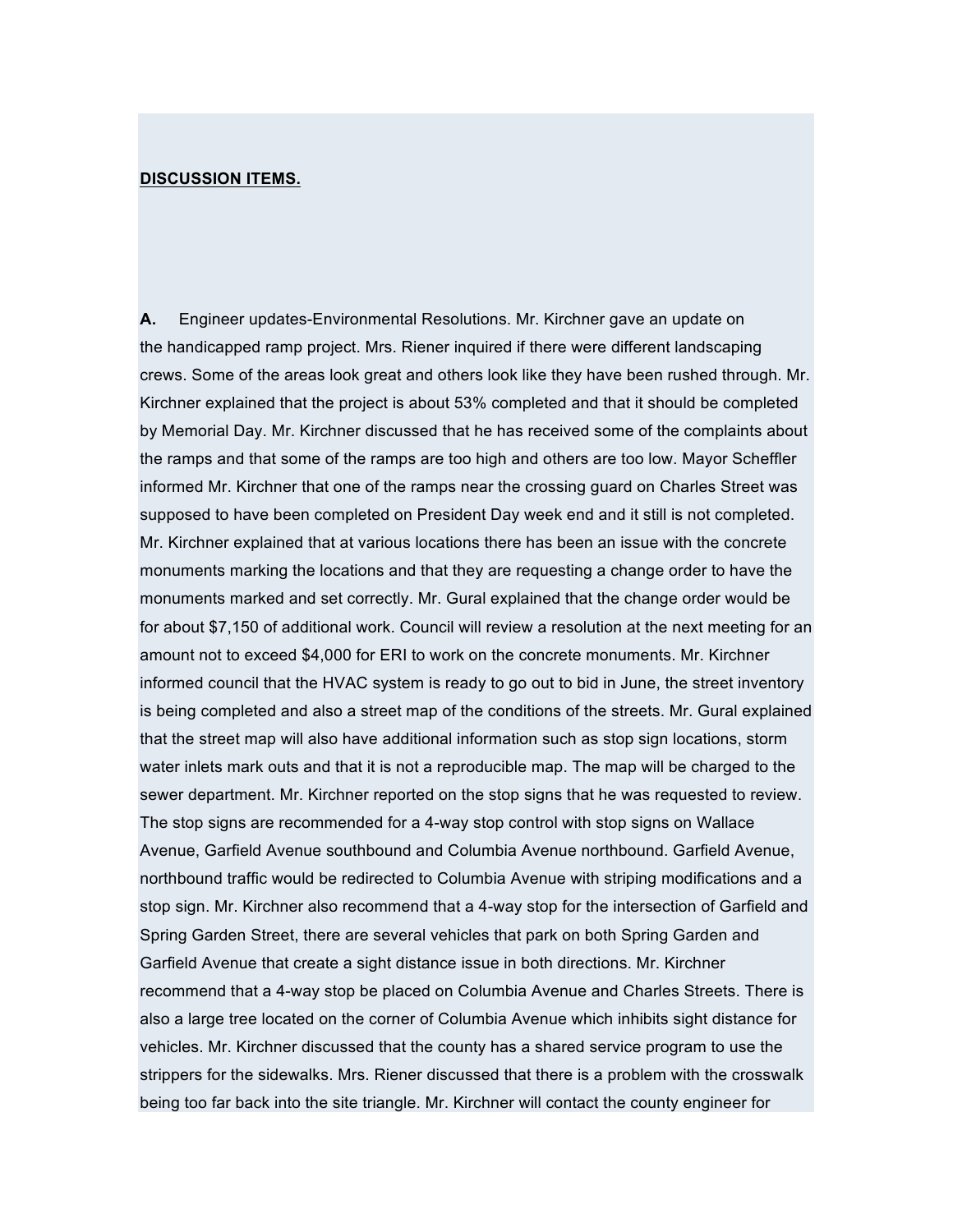putting up signs and getting stripes placed. Mr. Gural requested that council consider using Environmental Resolutions for the police shed and allowing Land Engineering to continue with the Ethel B. Hardy Park there is currently no funding left for engineering for this grant and Land Engineering has already submitted the original bids.

**B.** Discussion on Redevelopment of Route 73. Mr. Bostock informed council that he had requested this item be place on the agenda. A few weeks ago, Mr. Bostock was at Dredge Harbour and heard Mr. Eric Rucker. Mr. Rucker discussed the redevelopment funds that were available to the borough from the government. Mr. Bostock informed Mr. Rucker that he would bring the conversation to borough council for their opinion and position. Mr. Gural discussed that Mr. Rucker had defaulted on a contract and that two lawsuits were just settled from when Mr. Rucker was involved in the redevelopment. Mr. Norcross discussed that he does not feel that Mr. Rucker is the right fit for the borough.

**C.** Salaries for non-uniformed employees. Mr. Gural will have the salary resolution with the break downs for the next meeting. The non-uniformed employees are receiving a 2% raise. Mrs. Riener inquired about additional funds for the code-enforcement position. Mr. Gural discussed that he had a conversation with the current construction official and that there is money in the budget to hire someone part time and that they would report to the construction official. Mrs. Riener thought that as part of the budget process there were funds in place for a stipend for the construction official for acting as code enforcement. Mr. Gural discussed that the amount was placed in the budget to hire a code officer.

**D.** Discussion on storage of records and asbestos abatement. Mr. Gural explained that there needs to be an offsite storage center, so that the old records can be secured while the current storage rooms are being upgraded and improved. Mr. Gural proposed a storage unit for about \$169.00 a month at the Riverline Storage center.

**E.** Community Center secretary. Mr. Gural requested that council consider a secretary for scheduling of the community center at \$10.00 an hour. The scheduling takes a considerable amount of time, with insurance requirements, tours and juggling the schedule. Mayor Scheffler inquired as to the amount of hours that would be required. President Brahl discussed that Mr. Gural also needs a part time secretary to handle some of his paper flow and scheduling. Mr. Gural informed council that the YMCA is inquiring about handling the center on the borough's behalf.

**F.** Concession stand and RFQ. President Brahl inquired about the previous request by council to have the concession stand and community center managed by an outside person. Mr. Gural informed council that there was a meeting with all of the sports teams that use Legion Field and no one is currently interested in handling the operations of the stand, except during their individual games. Someone is needed to handle the operation